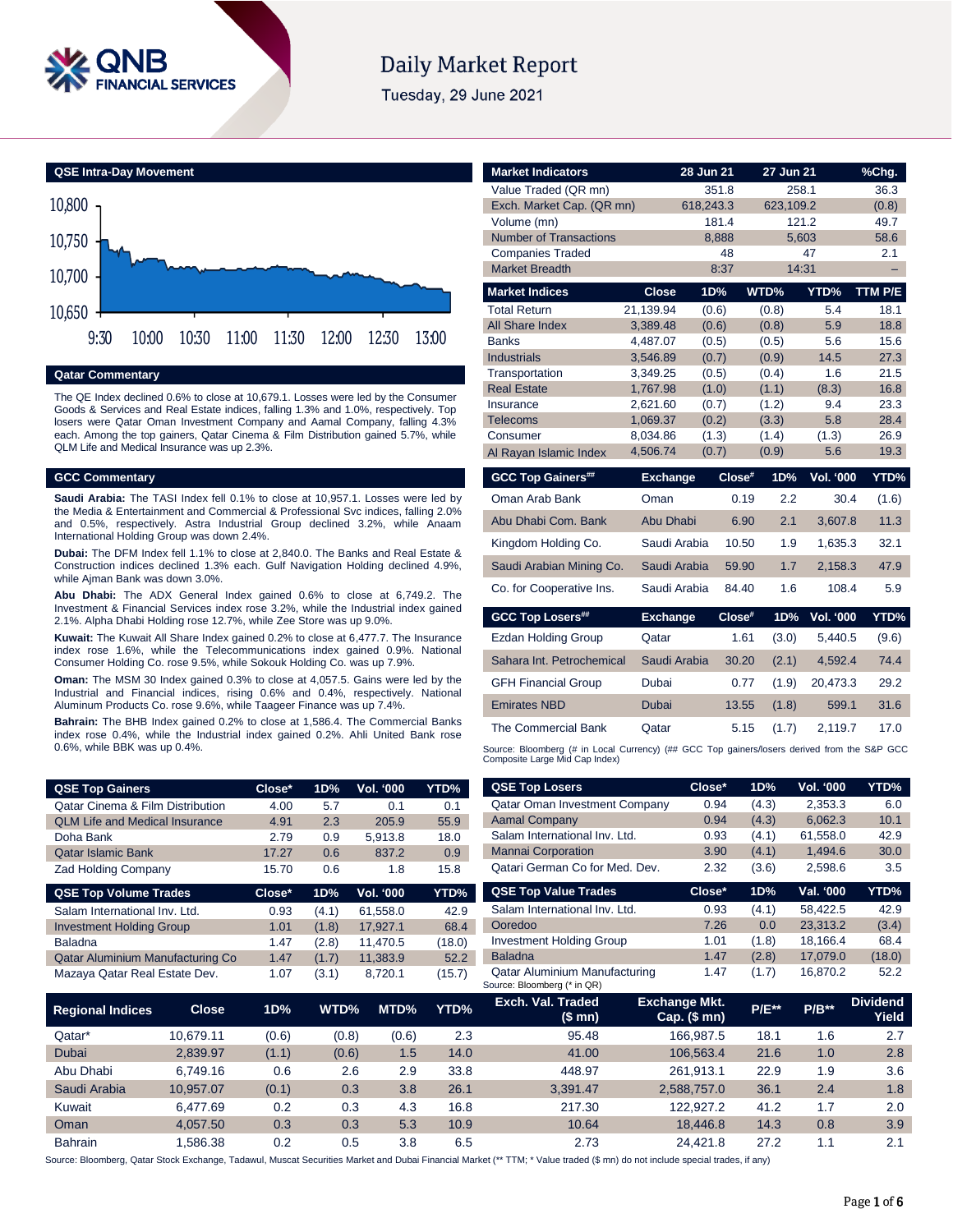### **Qatar Market Commentary**

- The QE Index declined 0.6% to close at 10,679.1. The Consumer Goods & Services and Real Estate indices led the losses. The index fell on the back of selling pressure from Arab and foreign shareholders despite buying support from Qatari and GCC shareholders.
- Qatar Oman Investment Company and Aamal Company were the top losers, falling 4.3% each. Among the top gainers, Qatar Cinema & Film Distribution gained 5.7%, while QLM Life and Medical Insurance was up 2.3%.
- Volume of shares traded on Monday rose by 49.7% to 181.4mn from 121.2mn on Sunday. Further, as compared to the 30-day moving average of 171.3mn, volume for the day was 5.9% higher. Salam International Inv. Ltd. and Investment Holding Group were the most active stocks, contributing 33.9% and 9.9% to the total volume, respectively.

| <b>Overall Activity</b>        | Buy %*   | Sell %*  | Net (QR)       |
|--------------------------------|----------|----------|----------------|
| Qatari Individuals             | 48.89%   | 44.85%   | 14,213,782.6   |
| <b>Qatari Institutions</b>     | 16.84%   | 15.82%   | 3,591,709.0    |
| Qatari                         | 65.73%   | 60.67%   | 17,805,491.6   |
| <b>GCC Individuals</b>         | 0.76%    | 0.45%    | 1,079,487.5    |
| <b>GCC</b> Institutions        | 3.46%    | 0.77%    | 9,489,906.1    |
| <b>GCC</b>                     | 4.22%    | 1.22%    | 10,569,393.6   |
| Arab Individuals               | 13.01%   | 14.81%   | (6,339,905.8)  |
| <b>Arab Institutions</b>       | $0.00\%$ | $0.00\%$ |                |
| Arab                           | 13.01%   | 14.81%   | (6,339,905.8)  |
| <b>Foreigners Individuals</b>  | 3.33%    | 2.79%    | 1,911,764.9    |
| <b>Foreigners Institutions</b> | 13.72%   | 20.52%   | (23,946,744.3) |
| <b>Foreigners</b>              | 17.05%   | 23.31%   | (22,034,979.5) |

Source: Qatar Stock Exchange (\*as a % of traded value)

# **Earnings Calendar**

| Tickers     | <b>Company Name</b>                          | Date of reporting 2Q2021 results | No. of days remaining | <b>Status</b> |
|-------------|----------------------------------------------|----------------------------------|-----------------------|---------------|
| <b>QNBK</b> | QNB Group                                    | $11$ -Jul-21                     | 12                    | Due           |
| <b>QFLS</b> | <b>Qatar Fuel Company</b>                    | $11$ -Jul-21                     | 12                    | <b>Due</b>    |
| <b>QIBK</b> | Qatar Islamic Bank                           | 14-Jul-21                        | 15                    | Due           |
| <b>QEWS</b> | <b>Qatar Electricity &amp; Water Company</b> | 14-Jul-21                        | 15                    | <b>Due</b>    |
| <b>NLCS</b> | Alijarah Holding                             | 15-Jul-21                        | 16                    | Due           |
| <b>ABQK</b> | Ahli Bank                                    | 15-Jul-21                        | 16                    | <b>Due</b>    |
| <b>DHBK</b> | Doha Bank                                    | 27-Jul-21                        | 28                    | Due           |
|             |                                              |                                  |                       |               |

Source: QSE

# **News**

**Qatar** 

- **QIIK mulls 100% foreign ownership –** Qatar International Islamic Bank (QIIK) board of directors has recommended the amendment of Article No. (76) of the Articles of Association to allow foreign investors to own a maximum of 100% of the bank's capital instead of 49% previously, provided that the approval of the supervisory and regulatory authorities is met and submitted to the Extraordinary General assembly for their approval. (QSE)
- **ABQK seeks up to \$500mn via bonds –** Ahli Bank (ABQK), rated A2 by Moody's, and A by Fitch, has mandated, Barclays Bank, JP Morgan, Mizuho Securities, QNB Capital and Standard Chartered Bank as Joint Lead Managers and Joint Bookrunners for its upcoming offering under ABQ Finance Limited USD 2bn EMTN Program which will be guaranteed by Ahli Bank. A 5 year fixed rate USD Regulation S unsecured offering may follow as early as Tuesday June 29, 2021, subject to market conditions. ICMA/ FCA Stabilization applies. (QSE)
- **QNBK to disclose its semi-annual financial results on July 11 –** QNB Group (QNBK) will disclose its financial statement for the period ending June 30, 2021 on July 11, 2021. (QSE)
- **QIBK to disclose its semi-annual financial results on July 14 –** Qatar Islamic Bank (QIBK) will disclose its financial statement for the period ending June 30, 2021 on July 14, 2021. (QSE)
- **Fitch assigns Qatar Petroleum first-time 'AA-' IDR; Outlook stable –** Fitch Ratings has assigned Qatar Petroleum (QP) a first-time Long-Term Issuer Default Rating (IDR) of 'AA-' with

Stable Outlook. Fitch has also assigned QP's proposed notes an expected senior unsecured rating of 'AA-(EXP)', in line with the company's Long-Term IDR. Assignment of the final senior unsecured rating will be contingent on the receipt of final documentation conforming to draft documentation already received. QP's 'AA-' rating is constrained by that of sole shareholder - Qatar (AA-/Stable) - given strong links between the company and the sovereign, in line with Fitch's Government-Related Entities (GRE) and Parent and Subsidiary Linkage (PSL) Rating Criteria. (Bloomberg)

 **QP's total assets stood at QR422.3bn in 2020 –** Qatar Petroleum (QP) had QR49bn (\$13.5bn) of cash and cash equivalents on a proportionately consolidated basis as of December 2020, said Moody's Investors Service (Moody's). The rating agency noted that QP reported sales of QR76.4bn (\$21bn) and total assets of QR422.3bn (\$116bn) in 2020. "As of December 2020, QP had QR49bn (\$13.5bn) of cash and cash equivalents on a proportionately consolidated basis. This, in addition to expected funds from operations (excluding working capital) of QR83.2bn (\$22.8bn) are more than sufficient to cover capital spending of QR44.5bn (\$12.2bn) and dividends of QR39.1bn (\$10.8bn)," said Moody's in a report. Qatar's Liquefied Natural Gas (LNG) expansion project has evoked a huge response from global energy companies. Several major players in the field of energy including Royal Dutch Shell PLC, TotalEnergies SE and ExxonMobil Corporation have submitted bids to partner on the LNG expansion project. QP has received offers for double the equity available to potential partners in the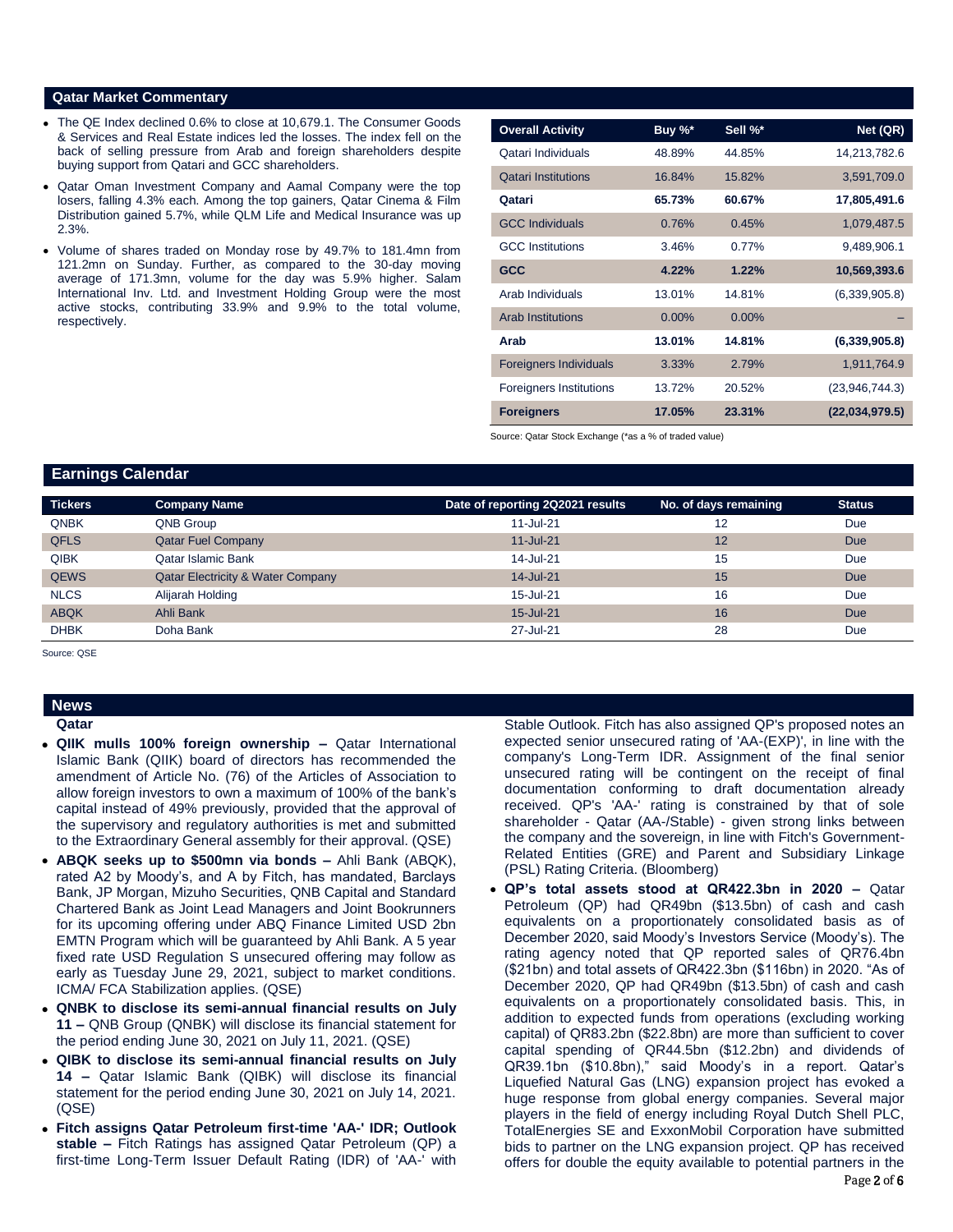bidding process for the North Field East project. The expansion project is unique in the LNG world because of its advanced environmental characters, including significant carbon capture and sequestration capacity. The country has embarked on an ambitious LNG capacity expansion plan. The twophase North Field Expansion project will see Qatar's LNG capacity increasing from 77mn tons per annum (mtpa) to 126 mtpa by 2027, showing an increase of around 64 percent. The first phase of expansion will include expansion of LNG capacity from 77 mtpa to 110 mtpa by 2025 while the second phase will take LNG capacity to 126 mtpa by 2027. (Peninsula Qatar)

- **Qatar sees gas demand peaking around 2040, much later than IEA –** Natural gas giant Qatar Petroleum predicted global demand for the fuel will continue to climb for almost two decades, making it far more optimistic than the International Energy Agency. QP expects consumption to grow at a rate of 1.5% a year, driven higher by economic growth and a broad shift away from dirtier-burning coal, according to a bond prospectus seen by Bloomberg. It sees demand peaking around 2040, roughly 15 years later than forecast by the IEA. The world's largest producer of liquefied natural gas is spending tens of billions of dollars to build expansion projects that rely on a rosy future for the commodity. Gas has been seen as a key transition fuel in the global shift to cleaner energy, though it's falling out of favor with some governments as they accelerate efforts to slow climate change. The Paris-based IEA, an adviser to most major economies, expects gas demand to peak in the mid-2020s, according to its Net Zero by 2050 report published in May. By mid-century, gas use will be 55% lower than in 2020, it said. (Bloomberg)
- **DataSpark Signs Landmark Deal With Global Communications Leader Ooredoo for Advanced Data-Driven Smart Network Planning (SNP) –** DataSpark has signed a multi-year strategic deal with communications giant, Ooredoo Group, to automate and standardize their group-wide network planning processes, optimize capital expenditure spending and deliver superior customer experience. The agreement will see DataSpark introduce its state-of-the-art Smart Network Planning (SNP) product to help establish an advanced analytics platform and capability in network planning across all 10 Ooredoo Group operating companies around the world. The SNP solution (also referred to as CAPEX Optimizer in some regions) will deliver cost and operational efficiencies for Ooredoo Group's network expansion investments while ensuring that fast-evolving customer needs are always kept at the center of decision making. The product utilizes advanced machine learning methodologies to forecast and anticipate network capacity and throughput ahead of time, enabling Ooredoo to direct its capital expenditure in a way that creates the most value for the end customer. (Bloomberg)
- **IPA Qatar, Intesa Sanpaolo sign deal for ME expansion –** The Investment Promotion Agency Qatar (IPA Qatar) has signed a Memorandum of Understanding (MoU) with Intesa Sanpaolo (ISP), Italy's largest banking group, that aims to expand the range of corporate and investment banking solutions available to local and international entities operating in Qatar and the region. (Qatar Tribune)
- **Qatar May trade surplus widens to QR16.608bn –** Qatar's trade surplus widened to QR16.608bn in May from revised +QR12.786bn in April, according to the Qatar Ministry of Development Planning and Statistics. (Bloomberg)
- **Ezdan report: Building sales lead by 55.6% in weekly realty activity –** The weekly property market covering the last week witnessed higher sales for buildings of all types, generating up to QR258.6mn or 55.6% of the total sales volume that stood at QR465.6mn, whilst land lots of all types generated up to

QR207mn or 44.4% of the total sales, according to Ezdan Real Estate report. From June 13 to 17, the market activity showed that the registered property sales were distributed among the municipalities of Umm Salal, Al Khor, Al Dhakhira, Doha, Al Rayyan, Al Shamal, Al Daayen, and Al Wakra, and included the sales of vacant lands, residences, multi-use buildings, multi-use land lots, and residential buildings, according to data gleaned from the real estate bulletin released by the Real Estate Registration Department. Al Rayyan Municipality ranked first in terms of value through the sale of a land lot in Izghawa at a value of QR85mn. The land spans over an area of 12,722square meters and was sold at a price of QR621 per square foot. (Gulf-Times.com)

- **Qatar proposal for Arab police sports day gets approval –** The Executive Office of the Arab Police Sports Federation (APSF) agreed during its 108th meeting on a proposal presented by Qatar Police Sports Federation to dedicate a sports day for Arab police on August 2 of each year, and to request the member Arab federations to hold various sports activities and events on this occasion in order to motivate and encourage policemen to practice sports. (Gulf-Times.com)
- **SSOC, FIFA sign Qatar 2022 Security Concept of Operations –** The Safety & Security Operations Committee (SSOC) of the FIFA World Cup Qatar 2022 and FIFA have signed the official FIFA World Cup Qatar 2022 Security Concept of Operations. The document outlines all operational aspects relating to tournament security and was developed jointly between the SSOC, FIFA, Supreme Committee for Delivery & Legacy and the FIFA World Cup Qatar 2022 LLC. (Gulf-Times.com)
- **Qatar to vaccinate 80% of population before year-end, says official –** Head of Vaccination at the Ministry of Public Health Dr. Soha Al Bayat stressed the efficiency of the two vaccines used in Qatar, the community awareness, cooperation of citizens and residents have contributed to reaching the stage of low COVID-19 infection rates in the country. Speaking to Qatar TV yesterday, she has called on those who have not received COVID-19 vaccination to take it, so that Qatar would become one of the first countries to control the pandemic. "80% of the population must be vaccinated so that the number of infection rate decreases further. It is expected that this percentage will be reached before end of this year," Dr. Al Bayat added. (Peninsula Qatar)
- **QA Cargo launches WebCargo by Freightos across Europe –** Qatar Airways Cargo has announced that WebCargo by Freightos will be introduced across the European region (excluding Armenia, Bosnia, and Herzegovina, Russia, Slovakia, and Slovenia) effective from June 30, 2021. Forwarders will be able to conduct e-Bookings with access to live rates and available capacity on the WebCargo platform. With the implementation of WebCargo across Europe, the total count of countries in the airline's network on the platform will increase to 32. This will allow customers to further digitalize their experience with the airline in the region, resulting in more process efficiencies and faster market responses. (Peninsula Qatar) **International**
- **Germany's Jan-April oil imports drop by 10.8% YoY –** German crude oil imports in January through April fell 10.8% YoY as the COVID-19 pandemic and related lockdowns hit industry but year-on-year losses were lower than in January-March as the economy started to improve, official data showed. Oil volumes in the four months fell to 24.8mn tons from 27.8mn in the same months of 2020, statistics from the BAFA foreign trade office showed. Russia accounted for 35.5% of Germany's oil imports in the period, followed by 21.9% from the British and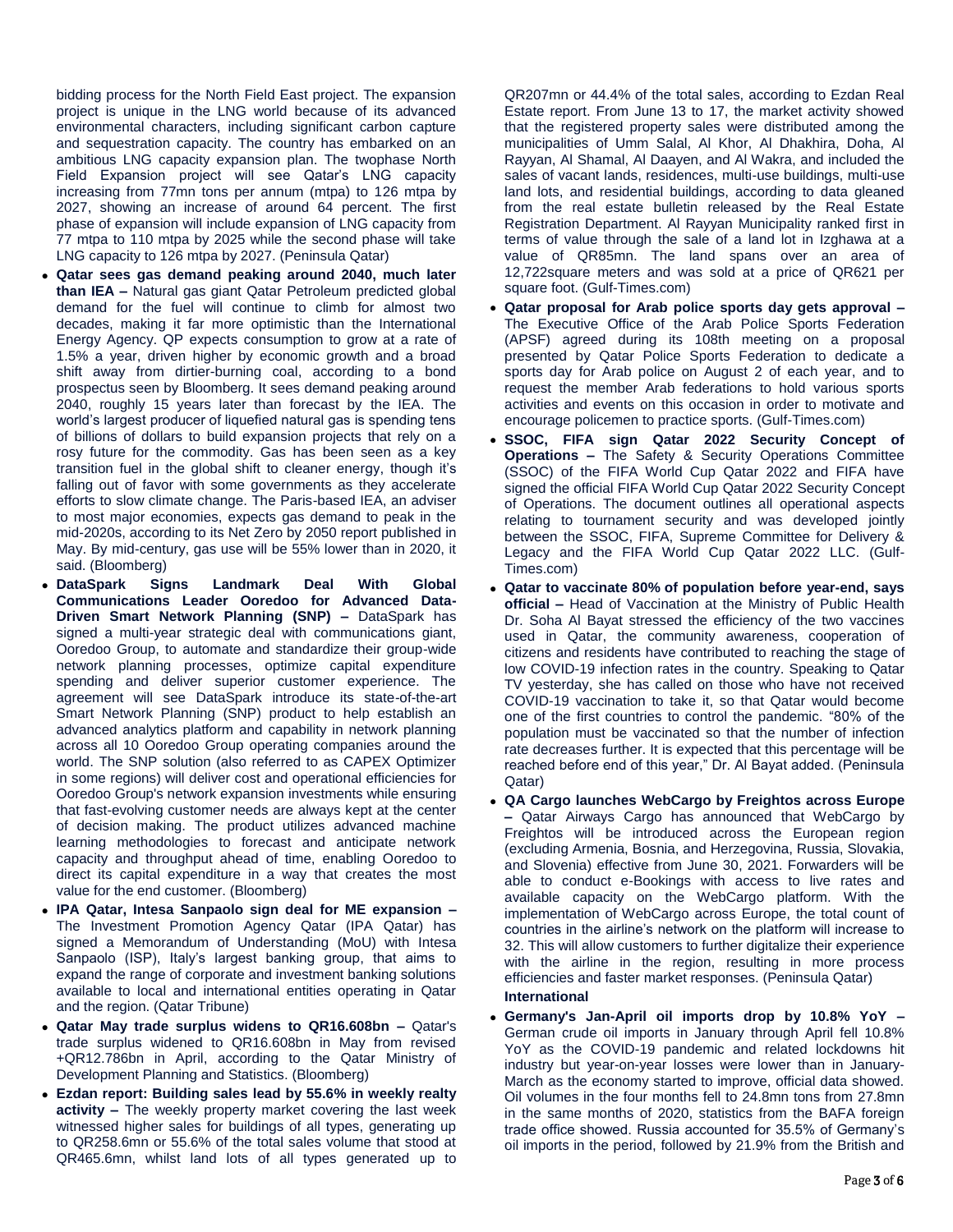Norwegian North Sea, while imports from members of the Organization of the Petroleum Exporting Countries (OPEC) contributed 15.0%. The rest was shared among other sources, including the US. Germany spent 9.2bn Euros (\$10.98bn) on crude imports in the period, 5.7% more than a year earlier, reflecting demand-led oil price gains this year that have driven current levels to their highest since October 2018. Average oil prices paid for each ton at the German border in January-April were 18.0% up from a year earlier at 372.11 Euros (\$444.19), BAFA said. (Reuters)

- **Spain's PM Sanchez says economic output rose 18% in second quarter –** Spanish economic output rose a record 18% in the second quarter of 2021 compared with the same period in the previous year, Prime Minister Pedro Sanchez said on Monday. "We have a budding economic recovery," Sanchez told Cadena SER radio. "In the quarter that is about to end, we will have gross domestic product 18% higher year-on-year compared with the second quarter of the previous year," he said. The comparison is with a period in which widespread lockdowns to contain the spread of the coronavirus strangled the euro zone's fourth-largest economy, sending output down 21.6%. In the last few days, the government has been saying that quarter-on-quarter growth could be between 1.6% and 1.7%. The second-quarter data will be released in late July. Restrictions on movement devastated Spain's tourism industry, which had accounted for around 12% of the economy before the pandemic, and dragged down factory activity and private consumption. The economy recovered in the third quarter on a quarter-on-quarter basis but still contracted 8.6% annually. Overall, there was a record GDP contraction of 10.8% in 2020. The recovery cooled again at the end of 2020 and the beginning of 2021 due to new restrictions to tackle the second and third waves of COVID-19. Bad weather also contributed to the GDP slowdown. Data since the end of March has indicated a robust economic recovery underway, which has led to upward revisions of growth. The Bank of Spain now estimates that GDP will grow 6.2% this year. The government's official growth forecast for the year is 6.5%, which is tied to the progress of the COVID-19 vaccination campaign and the arrival of European recovery funds. (Reuters)
- **Japan's retail sales rise for 3rd month, but overall trend still soft –** Japanese retail sales beat expectations in May as households loosened their purse strings, but underlying trends in consumption remain hostage to COVID-19-linked pressures and suggest the economic recovery will take time to gather steam. With Tokyo set to host the Olympic Games next month, analysts expect Japan's economy will barely grow in the second quarter after prolonged coronavirus emergency curbs hurt the growth outlook. As major global economies such as the US rebound strongly from the COVID-19 slump, the weak growth rate in Japan is pressuring policymakers to take fresh supportive measures on top of the massive existing stimulus to boost demand. Retail sales jumped 8.2% in May from a year earlier, the third straight month of growth, government data showed on Tuesday, a larger rise than the median market forecast for a 7.9% gain. Despite the better-than-expected rise in retail sales, the jump was not strong enough to mark a definite shift towards a brighter outlook for spending conditions, said Takeshi Minami, chief economist at Norinchukin Research Institute. (Reuters)
- **Fitch does not expect China's three-child policy to boost births significantly –** Fitch Ratings said on Monday that China's three-child policy is unlikely to aid slow population growth and that the rating agency does not expect the new population policy to boost births significantly. Moody's Investors Service said earlier this month that the policy allowing couples

to have up to three children could support fertility but was unlikely to dramatically change China's birthrate. (Reuters)

- **Economists doubt India's new loan guarantees will boost growth –** India will extend federal guarantees on bank loans to small businesses and the health and tourism sectors to help them through the COVID-19 pandemic, Finance Minister Nirmala Sitharaman said on Monday. Industry leaders and economists said the new loan guarantees, amounting to \$35bn, may provide some temporary relief but would not be sufficient to boost economic growth. Sitharaman said the government would waive visa fees for 500,000 foreign tourists and extend loan guarantees to health, tourism and small businesses amounting to 1.1tn Rupees (\$14.8bn). The government will expand federal guarantees on loans to businesses to 4.5tn Rupees from an earlier limit of 3tn Rupees, she said. The government also plans to spend an additional \$12.6bn on providing free foodgrain to poor people until November, and \$5.78bn in the current fiscal year on expanding health and digital network services. Unlike advanced economies, which offered huge stimulus packages for households, India has relied on pumping more state funds into infrastructure, state guarantees on bank loans to pandemic-hit businesses and free foodgrain for the poor. (Reuters)
	- **Regional**
- **OPEC+ data show oil market remaining in deficit for rest of year –** OPEC+ expects that global oil markets will remain in deficit this year if it keeps output steady, according to data that technical experts will review on Tuesday ahead of the coalition's main meeting. The alliance led by Saudi Arabia and Russia is discussing returning some halted supply in August as demand bounces back from the pandemic. Its Joint Technical Committee will assess market conditions before ministers from the full 23 nation group convene on July 1. Estimates due to be presented to the JTC show that demand is poised to exceed supply by 1.7mn bpd in August, according to figures seen by Bloomberg. The shortfall will average 1.9mn a day in the second half of the year. The committee will review and potentially ratify the forecasts. While it is a slightly softer outlook than the one adopted by the committee last month -- which showed a shortfall of 1.9mn barrels in August -- it nonetheless indicates that OPEC+ has scope to open the taps. (Bloomberg)
- **Saudi Arabia's net foreign assets fall again from decade low –** Saudi Arabia's net foreign assets dropped 0.8% in May from the month before, sinking further after hitting the lowest level in more than a decade. The stockpile at the kingdom's central bank fell by SR13.65bn, according to the bank's monthly report. Saudi Arabia's net foreign assets declined significantly in 2020 as lower oil income strained finances and officials simultaneously transferred \$40bn to the Kingdom's sovereign fund to fuel an opportunistic investment spree. The indicator - which topped \$700bn in 2014 after an oil boom pumped up savings -- now stands at SR1.62tn. However most economists say that's more than enough to defend the Saudi Riyal's peg to the dollar, and rising oil prices could boost the fortunes of the world's largest crude exporter in the months ahead. M1 money supply rose 6.6% YoY, M2 money supply rose 4.9% YoY and M3 money supply rose 6.7% YoY. (Bloomberg)
- **Saudi Telecom's internet-services unit gets approval to list –** Saudi Telecom unit Solutions by STC gets Capital Market Authority approval to offer 24mn shares, representing 20% of share capital. Solutions by STC is also known as Arabian Internet and Communications Services Co. (Bloomberg)
- **Emaar Properties hires banks for 10-year dollar Islamic bonds –** Emaar Properties has hired banks to arrange an issuance of US dollar-denominated 10-year Sukuk, or Islamic bonds, a document showed on Monday. Dubai Islamic Bank,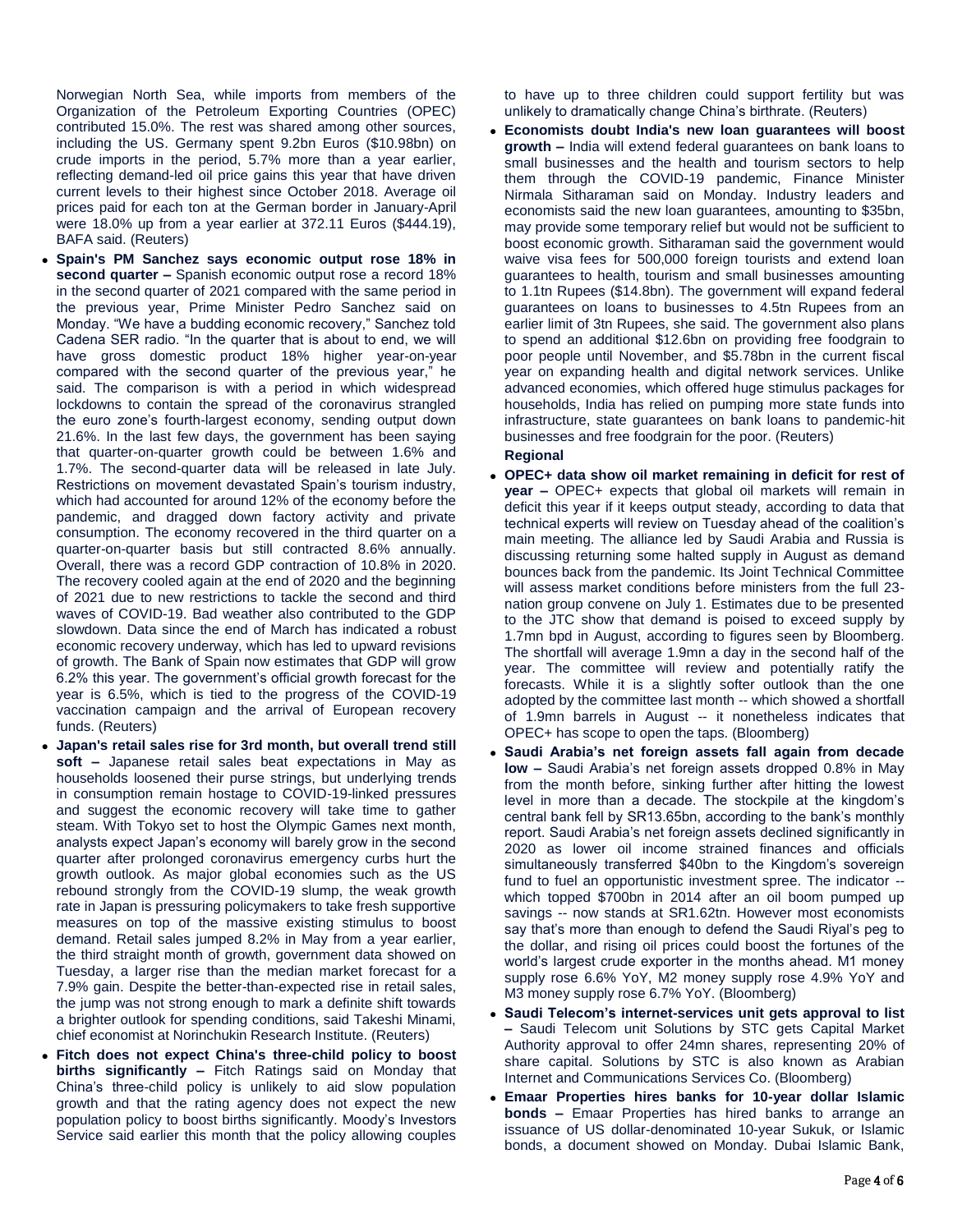Emirates NBD Capital, First Abu Dhabi Bank, Mashreqbank and Standard Chartered will arrange investor calls starting on Monday, the document from one of the banks showed. A senior unsecured Sukuk issuance will follow, subject to market conditions. Reuters reported early this month that Emaar hired banks to arrange a dollar Sukuk sale. (Zawya)

- **Majid Al Futtaim achieves 97% of sustainability targets for 2020 –** Dubai-headquartered developer and mall operator Majid Al Futtaim has achieved 97 percent of the targets set out in its annual sustainability strategy last year despite the business and economic disruption brought about by the pandemic, according to latest Sustainability Report. Key achievements on the energy front, according to a press statement by the company, include reducing the group's carbon footprint by 9.2%, generating nearly 17mn kWh of renewable energy last year, with 63% generated through its shopping malls alone, and decreasing water usage by 17.5% across its operations. In a global first, the company achieved LEED Platinum certification for its entire 13-property hotel portfolio. Majid Al Futtaim is aiming to become net positive in carbon and water across all operations, tenants, and developments by 2040. In its carbon reduction quest, the company has an ongoing partnership with the Dubai Carbon Centre of Excellence to operate carbon-neutral movie screening at its VOX Cinemas' Drive-In. In the first three months of operation, the partnership offset 19.32 tons of CO2 equivalent for a total of 1,400 cars. (Zawya)
- **ADNOC to deepen crude oil term supply cut in September –** Abu Dhabi National Oil Company (ADNOC) will reduce the volume of crude oil it supplies to Asian term buyers by 15% in September, according to six sources with direct knowledge of the matter. The cut was much deeper compared with a reduction of 5% in term volume allocation for crude oil cargoes loading in August, three of the sources said. ADNOC did not provide a reason for the deeper cuts, the sources said. The move came as a surprise for some market participants ahead of an upcoming OPEC+ meeting on July 1. It was not immediately clear why ADNOC was making a deeper supply cut for crude oil loading in September for its term contract customers. The OPEC and allies, known as OPEC+, is returning 2.1mn bpd to the market from May through July as part of a plan to gradually unwind last year's record oil output curbs. (Reuters)
- **Abu Dhabi May consumer prices rise 0.7% YoY –** Abu Dhabi's consumer prices rose 0.7% YoY in May versus +0.2% in April, according to the Statistics Centre Abu Dhabi. (Bloomberg)
- **Fitch affirms TAQA at 'AA-'; with a Stable outlook –** Fitch Ratings has affirmed Abu Dhabi National Energy Company's (TAQA) Long-Term Issuer Default Rating (IDR) and senior unsecured rating at 'AA-'. The Outlook on the Long-Term IDR is Stable. The affirmation is supported by Fitch's view of the strength of links, under its Government-Related Entities (GRE) Rating Criteria, between TAQA and its majority indirect shareholder Abu Dhabi (AA/Stable). TAQA's Standalone Credit Profile (SCP) of 'bbb+' is more than four notches lower than the Abu Dhabi sovereign rating, which leads to a top-down minus one approach under the GRE Criteria. Supportive Parent Links: TAQA is rated one notch below its indirect majority shareholder the Government of Abu Dhabi. Under the GRE Criteria, we assess status, ownership and control; and socio-political and financial implications of a default, as 'Strong', while we view the support track record-and- expectations factor as 'Very Strong'. This assessment results in a score of 35, leading to a 'top-down minus one' rating approach. (Bloomberg)
- **Oman sells OMR96mn 182-day bills; bid-cover at 1.28x –** Oman sold OMR96mn of 182-day bills due on December 29. Investors offered to buy 1.28 times the amount of securities

sold. The bills were sold at a price of 99.604, have a yield of 0.797% and will settle on June 30. (Bloomberg)

- **Al Yah Satellite IPO books demand exceeds maximum deal size –** Al Yah Satellite Communications Co. has gathered investor orders in excess of the maximum deal size of its IPO on the Abu Dhabi stock exchange, according to terms seen by Bloomberg. Maximum deal size is 40% of the company's capital according to terms. (Bloomberg)
- **Investcorp buys Italian digital sales platform CloudCare –** Bahrain-based global investment manager Investcorp has acquired CloudCare, a leading Italian tech-enabled digital sales and marketing solutions platform active in energy, telecommunications and insurance markets. Investcorp is yet to reveal the terms of the transaction. CloudCare which has achieved an average annual revenue growth in excess of 40%, operates as a channel partner and digital broker, connecting consumers and service providers through both its own proprietary online platform and clients' web platforms, Investcorp said in a statement. CloudCare's founder and CEO, Andrea Conte, will continue to lead the company. "CloudCare has built a unique technology infrastructure and expertise which has enabled the business to become a reliable and value-add digital partner for its corporate clients seeking to enhance their digital customer acquisition strategy," Managing Director in Investcorp's European Private Equity group, Nicola Ferraris said. Founder and CEO of CloudCare, Andrea Conte said: "We are confident we can accelerate growth within and beyond our target core markets, reinforcing our market position in the energy and telco markets, and broadening the products and services we are able to offer also to the insurance and financial markets." (Zawya)
- **Bahrain sells BHD70mn 91-day bills; bid-cover at 1.83x –** Bahrain sold BHD70mn of 91-day bills due on September 29. Investors offered to buy 1.83 times the amount of securities sold. The bills were sold at a price of 99.619, have a yield of 1.51% and will settle on June 30. (Bloomberg)